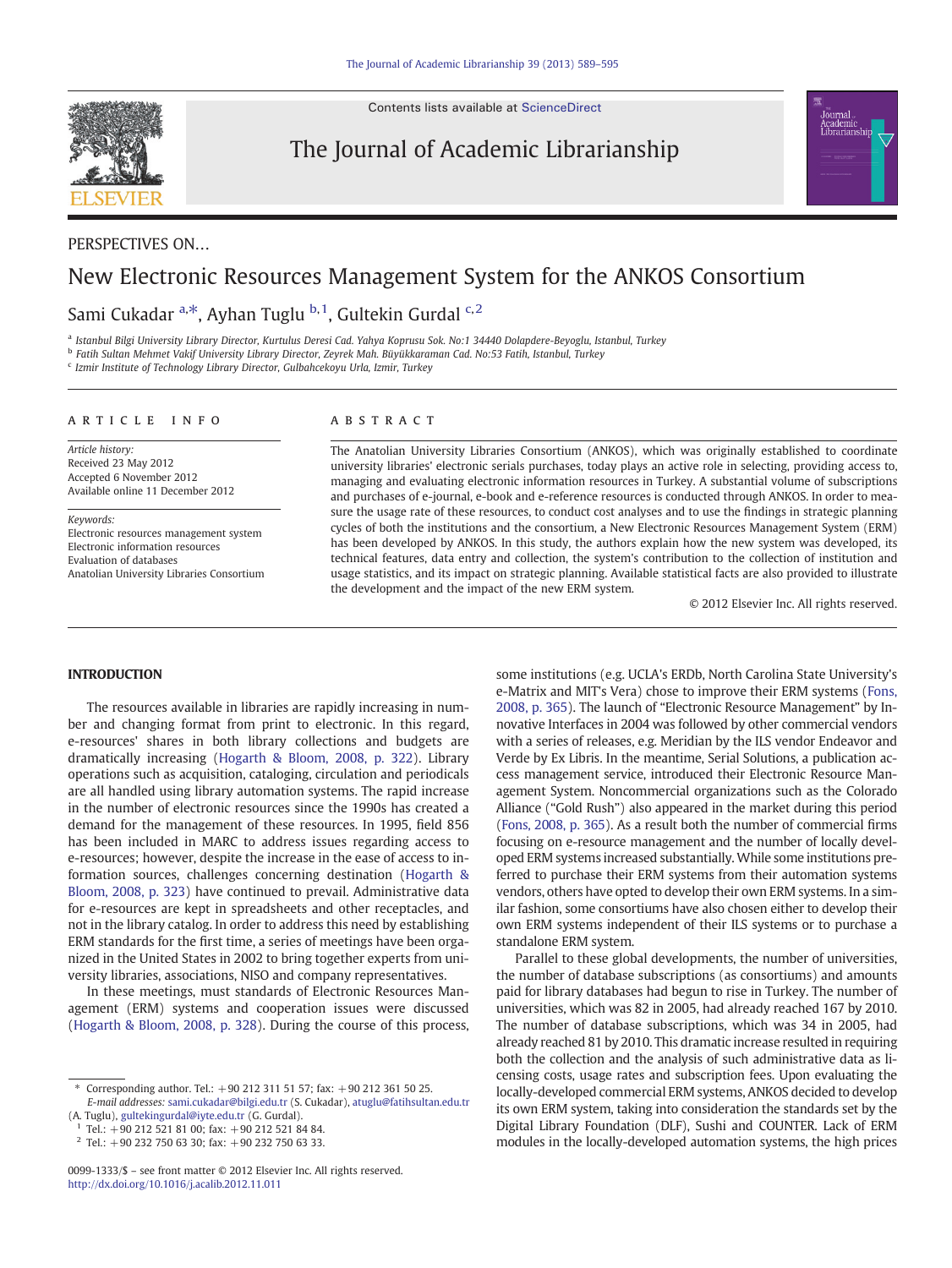of alternatives, data security and privacy issues, non-Turkish interfaces, and lack of IT staff in university libraries have all strengthened the case for ANKOS' commissioning the development of an ERM system that will allow the management of administrative data both by ANKOS itself and by its members.

# INITIAL STEPS TOWARDS INTER-LIBRARY COLLABORATION:

The creation of digital collections by means of the internet and internet-based technologies has made access to and management of the electronic databases, electronic books and other electronic contents evermore complicated. This new ecosystem of information exchange provides new universal opportunities for cooperation and trade and requires collaboration between all interested parties. Since early 2000s, the major libraries in the world have worked together to form consortia in order to acquire electronic resources under better economic conditions and to increase the accessibility of information to users.

The Anatolian University Libraries Consortium (ANKOS) was established in Turkey in 1999 for enabling the university and research libraries to access the maximum number of electronic information resources at the best price and to share the investments in these products within the framework of economies of scale. Other priorities were to provide the highest level of access to the global information network for academics and students, to increase the supporting role of libraries to education and research, and to conduct joint activities [\(ANKOS, 2010a\)](#page--1-0). On the eve of the third Millennium, with the collaboration of EBSCO, one state and three foundation university libraries in Turkey signed a contract for the joint purchase of two databases for 1999. The consortium's development began in earnest a year later, when seven other state university libraries and the Turkish Academic Network and Information Center (ULAKBIM) joined the EBSCO contract for 2000; nine institutions joined to the agreement with Academic Press for IDEAL; and twelve jointly subscribed to MathSciNet [\(Karasozen &](#page--1-0) [Lindley, 2004](#page--1-0): 402). The number of members of ANKOS reached 39 in 2001 and license agreements were signed for 9 databases. By 2010, the number of members had reached 120 and the number of databases for which license agreements had been signed had risen to 81.

ANKOS is a member of the Southern European Library Link (SELL), the International Coalition of Library Consortia (ICOLC), the Scholarly Publishing and Academic Resources Coalition (SPARC), and Counting Online Usage of Networked Electronic Resources (COUNTER). With approximately 50 volunteers and membership in international associations, ANKOS is one of the most important consortia and professional associations in the world. "It is one of the five largest consortia in Europe amongst the consortia related to electronic publishing" ([Yanaz & Kafal](#page--1-0)ı, [2010](#page--1-0): minute 13:20). ANKOS organizes annual conferences targeting participation from members, publishers and intermediary firms. Donations received from the sponsoring firms are used towards financing adoption of new technology, and organization of meetings and workshops. It should also be noted that all ANKOS staff is composed of volunteers from ANKOS member libraries' staff.

Since its establishment in 2000, ANKOS' organizational structure has gone through three major amendments to achieve the current structure shown below in Fig. 1. The creation of three new units, namely the Negotiating Group on Databases, the Research Groups and the Working Groups, has significantly improved operational effectiveness.

In this study, we will be providing a brief description of the aforementioned units along with the activities of the Statistics Group, which is responsible of executing the development of the ERM system.

The Negotiating Group on Databases (NGD) was established in order to identify the electronic resources which might be subscribed to within the scope of the consortium; its remit also includes determining or developing pricing model(s) that fit best into the economic, legal and academic structure and to follow consortium activities throughout the world and cooperate with other important consortia. The NGD also follows developments within the publishing world and uses the information obtained for the benefit of the members of ANKOS in accordance with their requirements ([ANKOS, 2010b](#page--1-0)).

ANKOS Database Liaisons are expert librarians working in member libraries who have a deep knowledge of the databases they are in charge of. They work together with the Steering Committee, Working Groups, members and publishers/vendors.

Research Groups are temporary groups formed in order to conduct activities related to new practices and developments in the fields of databases and librarianship. These groups present reports of their activities to the ANKOS Steering Committee which shares such reports with all its members. Electronic books (2005), off-campus access (2006–2007), remote access (2006–2007), and common interface (2006–2008) groups have been the subject of such temporary groups within ANKOS ([Yanaz &](#page--1-0) Kafalı[, 2010:](#page--1-0) minute 03:04). Currently there is a Research Group for collaboration, including interlibrary loan. Working groups sustain the continuous activities performed within the scope of ANKOS. Statistics, License Agreements, Public Relations, Open Access and Institutional Archives, Cooperation and Institutionalization are the working groups of ANKOS.



Fig. 1. Organizational structure of ANKOS.